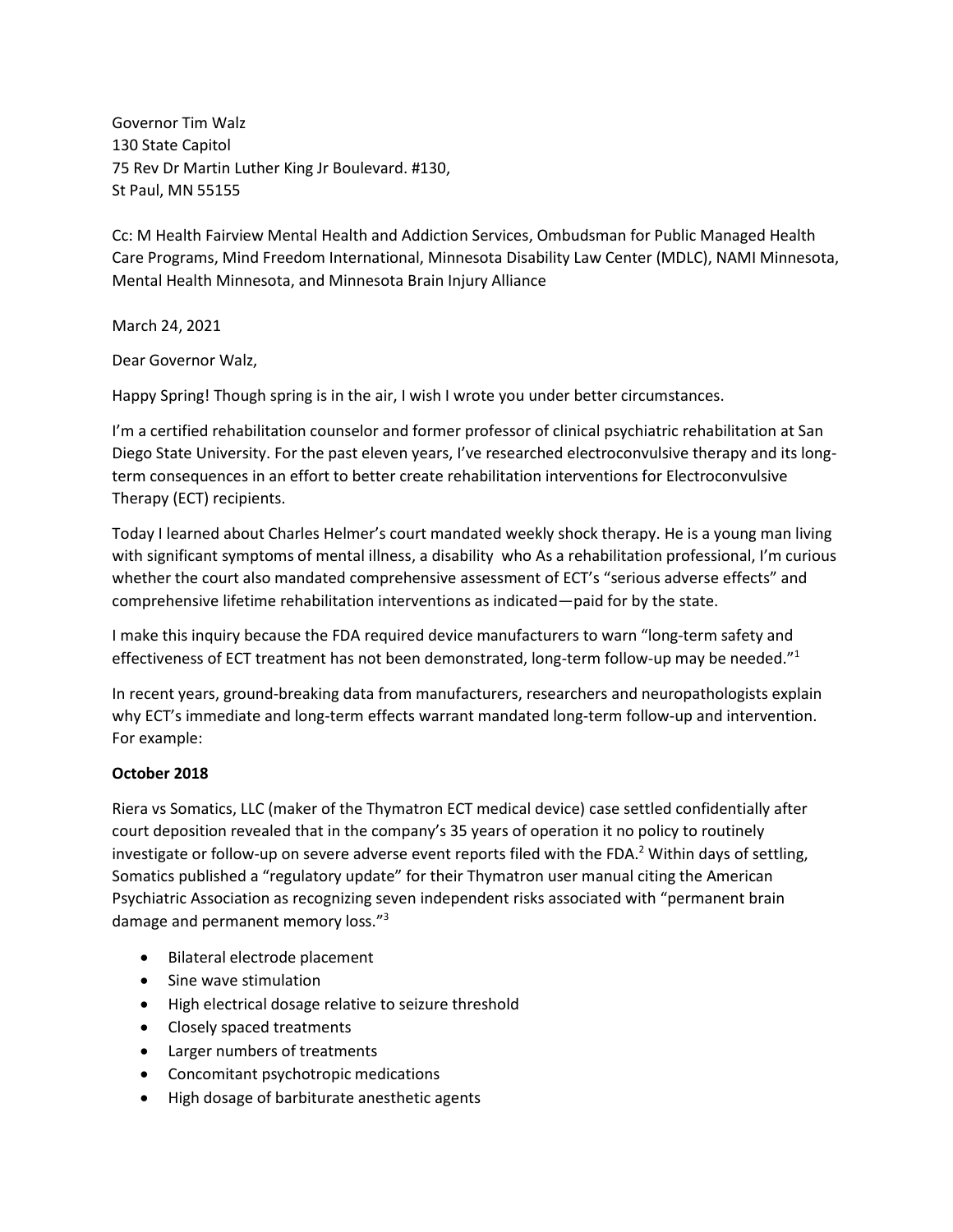As you can see, during the course of treatment, patients can be exposed to more than one risk at the same time. Some patients are exposed to all seven risks as treatment proceeds.

### Questions for state consideration:

- 1. What measures does the state have in place to assess for and reduce the risk of "permanent brain damage and permanent memory loss" in court mandated ECT recipients?
- 2. In the event of injury, what rehabilitative measures are presently in place to ameliorate life-long consequences of court mandated treatment?

## **December 2018**

The FDA acknowledged having never received animal and human safety testing for ECT using modern clinical parameters to establish universal dosing limits.<sup>4</sup> These limits are required to reduce likelihood that ECT recipients will experience permanent brain damage and permanent memory loss.

## Questions for state consideration:

- 3. What will be done to ensure hospitals providing ECT—especially state mandated ECT—are using administration technique and electrical dosing parameters which reduce the likelihood of "permanent brain damage and permanent memory loss"?
- 4. How will the state verify such measures are in place?
- 5. Who is responsible for routinely auditing the regulatory process ensuring patient safety of state mandated ECT recipients?

## **August 2019**

Dr. Bennet Omalu, internationally recognized neuropathologist spoke about ECT during a traumatic brain injury advisory board meeting at the California Department of Rehabilitation. (He's the forensic neuropathologist who first published autopsy findings of NFL players living with Chronic Traumatic Encephalopathy—a newly recognized neurodegenerative disorder). Minutes of that meeting state:

> Dr. Bennett Omalu confirmed repetitive head trauma causing functional injuries are not readily seen on standard scans. (including mechanisms of trauma that are sports related, domestic violence, shaken baby syndrome, electrical exposure, repeated toxic exposure, anoxia (oxygen deprived) etc.). Dr. Omalu also confirmed that neuropathology of electrical injury as well as the neuropathology of people with a history of **electroconvulsive therapy is well recognized as causing extensive functional changes to brain activity and should be considered in the context of both electrical injury and repetitive electrical trauma to the head** because natural laws governing electricity aren't changed based on the intent of medical administration.<sup>5</sup>

In light of Dr. Omalu's advice that ECT recipients be considered through the lens of electrical injury, "delayed electrical injury" is a reality which causes a host of severe effects (including motor neuron diseases); symptom onset ranges from 2.5-10+ years after high field electrical exposure.<sup>6-13</sup>

# Questions for state consideration: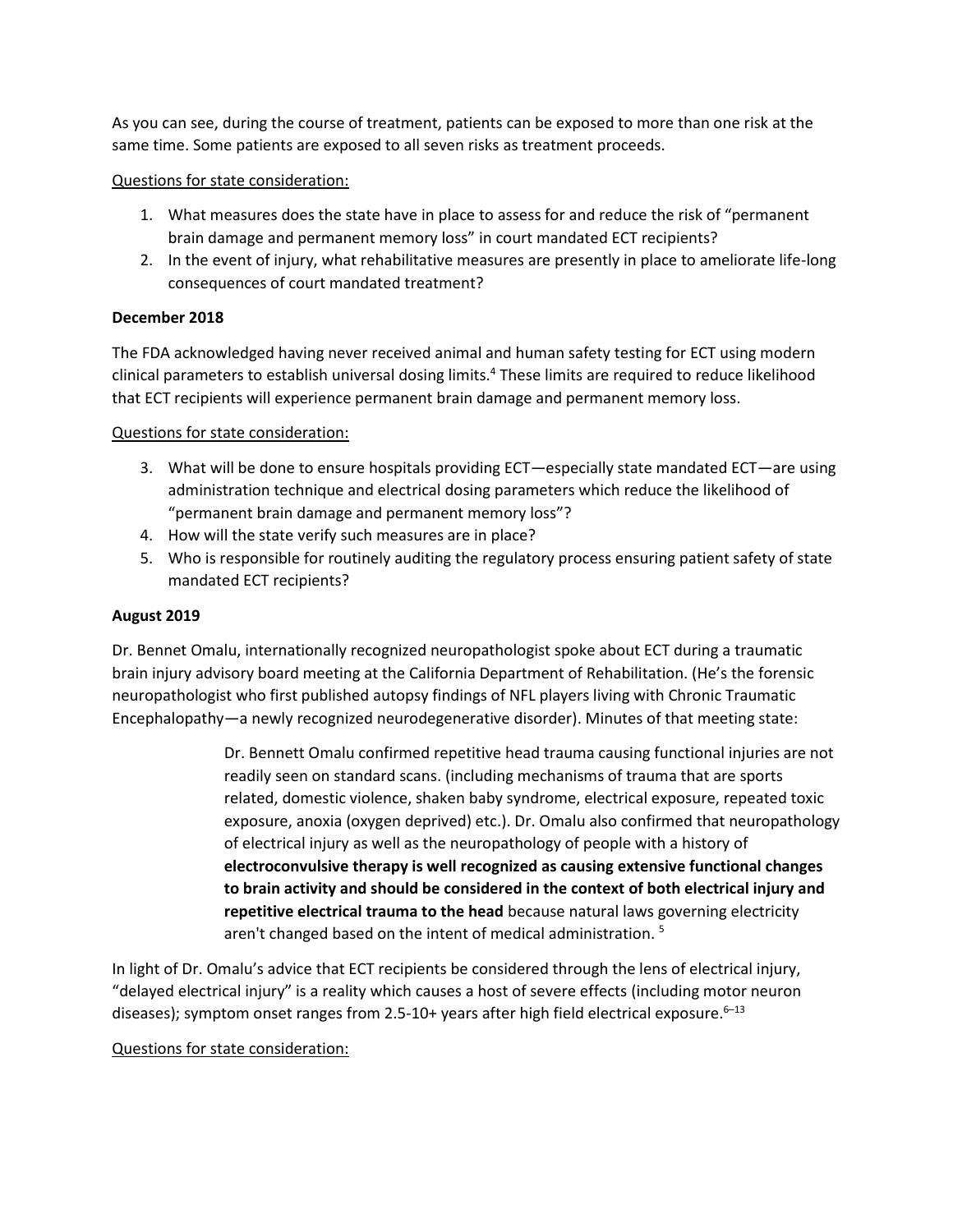- 6. What measures are currently in place to ensure court mandated ECT recipients receive treatment interventions and comprehensive support from medical providers trained in repetitive mild traumatic brain injury?
- 7. What measures are currently in place to ensure court mandated ECT recipients receive treatment interventions and comprehensive support necessary from medical providers trained in pulsed, high fields of electricity?

That same year, the peer-reviewed medical journal, *Anesthesiology* reported extracting data from the full-text of 82 studies involving 106,569 ECT patients and 786,995 ECT treatments. "The most commonly reported major adverse cardiac events were acute heart failure, arrhythmia, and acute pulmonary edema." Their study summary states "**Major adverse cardiac events and death after ECT** … **occur in about one in 50 patients and after about one in 200 – 500 ECT treatments.**" 14

# Questions for state consideration:

- 8. In the event a court mandated ECT recipient develops acute heart failure, arrhythmia, or acute pulmonary edema, will the state ensure appropriate medical intervention?
- 9. In the event of a court mandated ECT recipient's death, what measures are in place to reduce the likelihood of that reoccurring?
- 10. How will the state compensate a family for losing an irreplaceable family member?

Also in 2019, Somatics, LLC published a revealing user manual update reiterating FDA warnings "The long-term safety and effectiveness of ECT treatment has not been demonstrated, and long-term followup may be needed." It is safe to assume that every person receiving court mandated ECT should be assessed for and provided long-term follow-up for the following serious adverse effects:

- Cardiac complications (i.e., heart attack),
- Stroke
- Cognition and memory impairment
- brain injury
- dental/oral trauma;
- general motor dysfunction;
- fractures, contusions, injury from falls, dental
- postictal delirium
- neurological symptoms movement disorders, developing a seizure disorder
- non-convulsive status epilepticus;
- pulmonary complications (i.e., aspiration/inhalation of foreign material, pneumonia, hypoxia, respiratory obstruction such as laryngospasm, pulmonary embolism, prolonged apnea);
- visual disturbance
- auditory complications; onset/exacerbation of psychiatric symptoms;
- suicide; homicidality; substance abuse;
- coma;
- device malfunction (creating potential risks such as excessive dose administration),
- death.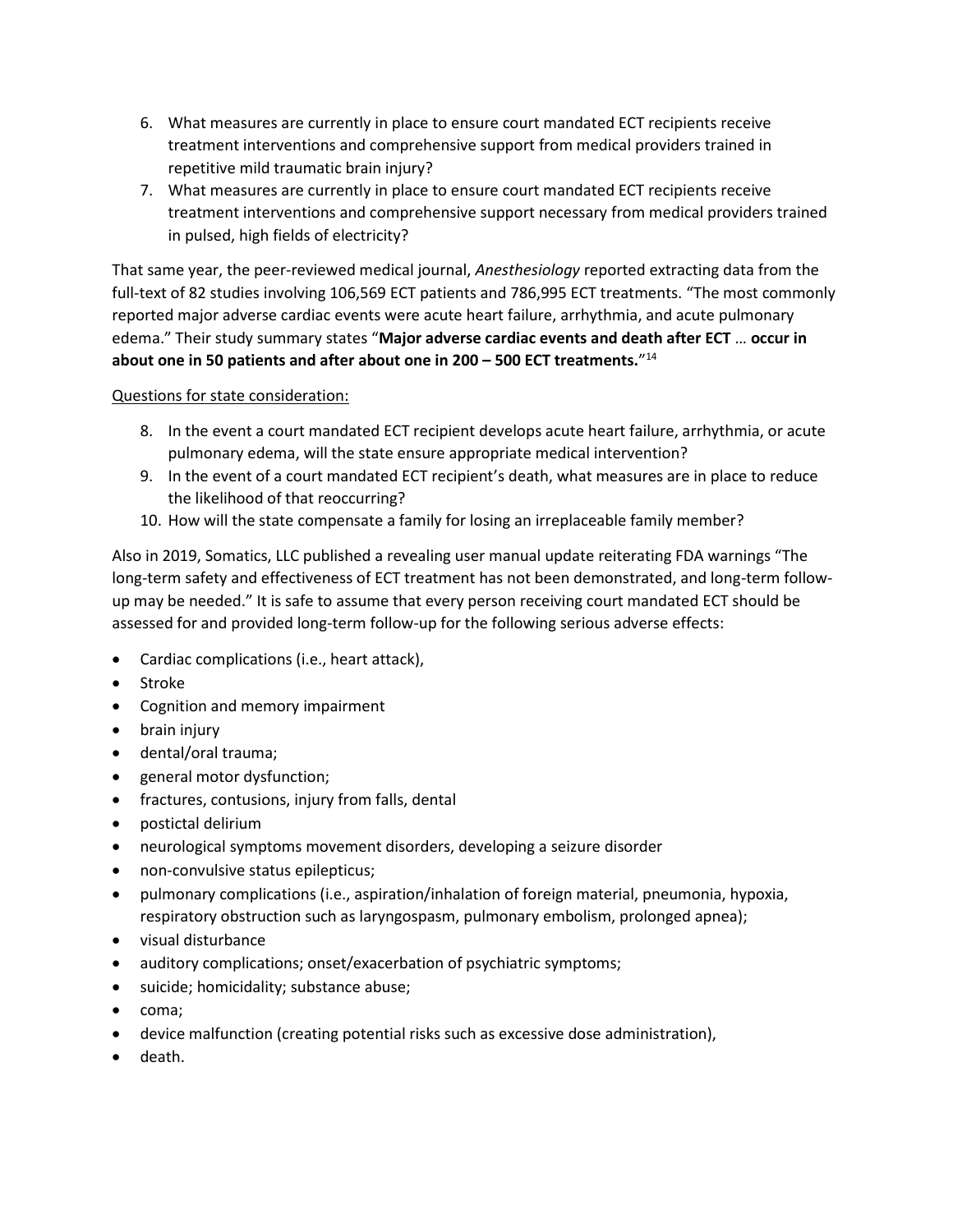Additionally, extensive research discusses how pulsed high electric fields cause a permanent dysregulation of electrolytes which pass through voltage-gated ion channels. <sup>15-27</sup> Channelopathies are associated with neuromuscular disorders (some of which are progressive), cardiac abnormalities, migraines, seizures, exercise intolerance and other severe conditions.17,19,28–<sup>34</sup>

#### Questions for state consideration

- 11. Is the state willing to track and routinely assess court mandated ECT recipients for developing symptoms of "delayed electrical injury" even if it means tracking people for decades?
- 12. How will the state ensure mandated ECT recipients receive comprehensive rehabilitation interventions appropriate to potential treatment consequences listed above?
- 13. How will the state compensate the recipient for loss of quality of life and increased morbidity following a court mandated ECT treatment in the event court mandated ECT causes electrolyte dysregulation (acquired channelopathies) or motor neuron disease from lengthy repeated exposure to pulsed, high electric fields?

#### **2020**

A study conducted by the US Veteran's Administration examined rates of suicide among all veterans receiving mental health services through the VA over a nine-year period. They discovered people receiving ECT were **16 times more likely to attempt suicide and 1.3x more likely to die by suicide** compared to veterans receiving mental health treatment without ECT. They concluded that **"receiving ECT represents a substantial marker for high suicide risk"** 35

Questions for state consideration:

- 14. What suicide interventions are presently in place to protect court mandated ECT recipients from attempting and/or completing suicide?
- 15. In the event of suicide, how will the state compensate the family of a court mandated ECT recipient for having mandated a treatment which elevates suicide risk?

#### **2020**

Associate Director of Harvard placebo studies co-authored a meta-analysis of all available ECT randomized control placebo trials with a well-published international ECT researcher and colleague. Using Cochrane's systematic review of placebo studies and criterion specific to ECT administration, they concluded:

> The quality of most [Placebo vs–ECT] studies is so poor that the meta-analyses were wrong to conclude anything about efficacy, either during or beyond the treatment period. There is no evidence that ECT is effective for its target demographic—older women, or its target diagnostic group—severely depressed people, or for suicidal people, people who have unsuccessfully tried other treatments first, involuntary patients, or children and adolescents. Given the high risk of permanent memory loss and the small mortality risk, this longstanding failure to determine whether or not ECT works means that **its use should be immediately suspended until a series of well designed, randomized, placebo- controlled studies have investigated whether there**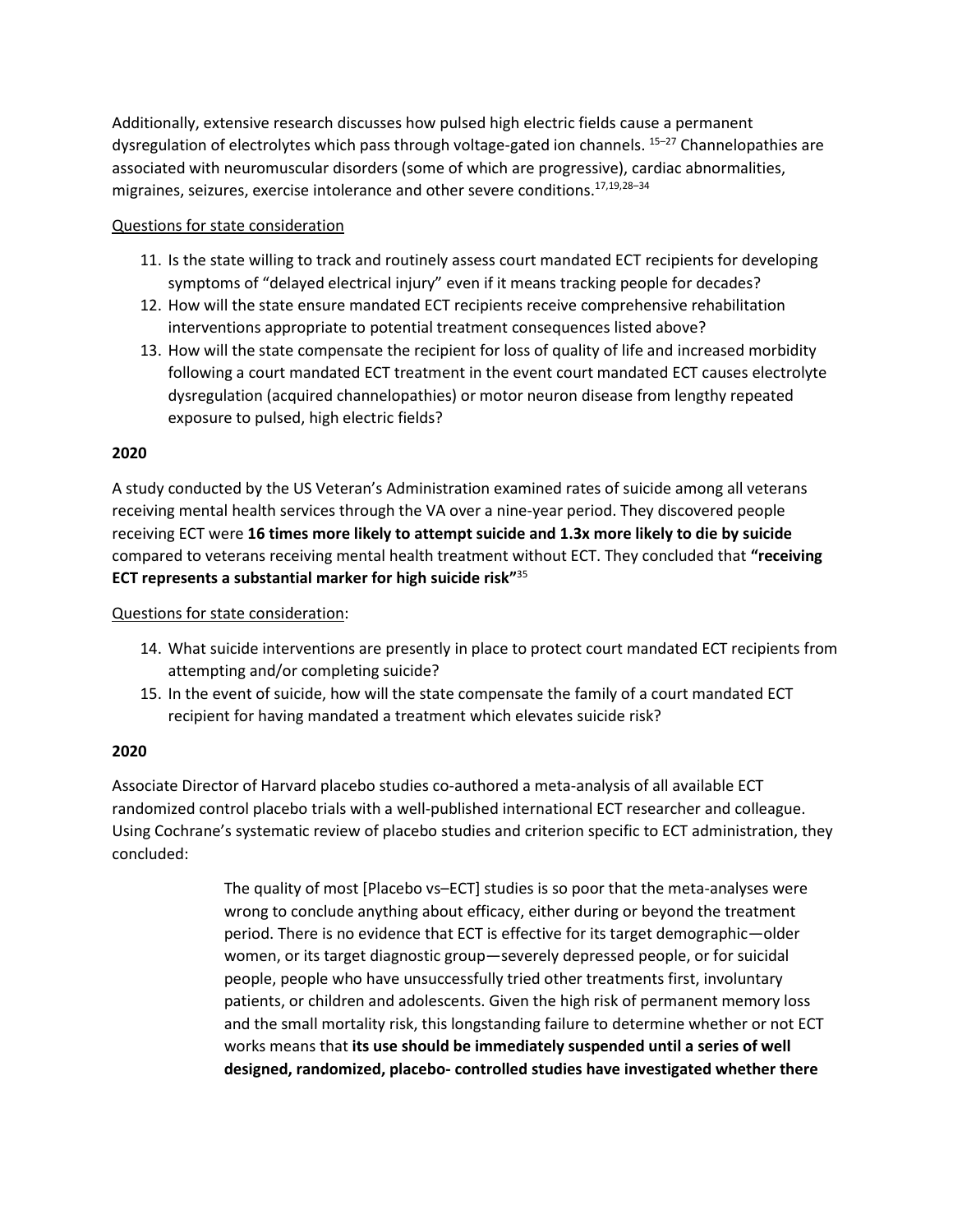# **really are any significant benefits against which the proven significant risks can be weighed.** <sup>36</sup>

#### Question for state consideration:

16. Why is the state willing to mandate someone receive ECT which a medical trial expert determined its risks outweigh the benefits?

#### **March 2021**

The State of Minnesota has no routine auditing measures in place to ensure FDA's patient safety guidelines are actively followed. There is no state regulatory body auditing ECT use. This month, researchers in the United Kingdom audited the rates of ECT use across the UK based on population. They discovered some ECT providers gave ECT 47x more frequently than other ECT providers. This populationbased discrepancy indicates doctors can successfully treat severe mental illness without ECT. It also indicates "the probability of getting ECT seems to be a postcode lottery based on the personal opinions of one or two local psychiatrists. Regional variation is found within other countries and also between countries."<sup>37</sup>–<sup>39</sup> The study also discovered deficits in routinely providing recommended assessments and an increasing use of unquantified subjective, assessments.

#### Questions for state consideration:

- 17. What measures are presently in place to routinely assess for all severe adverse effects recognized by a device manufacturer?
- 18. What policies must be created to prioritize and enforce the safe administration of ECT for court mandated recipients?
- 19. What policies must be created to ensure those injured by state mandated ECT receive comprehensive rehabilitation and support for the duration of their life after treatment?

Mandating ECT requires careful consideration of state responsibilities regarding FDA's recommended long-term follow-up. In light of growing knowledge regarding the nature of repetitive intracranial traumatic brain injury, mandating ECT in its present, unstandardized, limitless form is dangerous to the recipient. Providing a medical treatment which ethically requires life-long care and management of potential electrical injury and repetitive brain injury symptoms is expensive. Treatment results can cause a tremendous, life-long taxpayer burden.

Though my questions and concerns may sound theoretical, I became interested in researching appropriate rehabilitation interventions for ECT recipients because I am one. Initially I experienced 36 years of dense amnesia which erased my personal autobiographical experience including my college education. The State of California's Department of Rehabilitation paid for my re-education after ECT. After obtaining my degree, and getting hired as a professor and research assistant, I began experiencing symptoms of delayed electrical injury. Today, eleven years after ECT, I live with a growing number of serious adverse effects listed in the device manual. I also live with progressive neuromuscular problems which baffles medical providers untrained in electrical injury. Only a handful of doctors understand electrical injury nationwide. Currently, I use a power wheelchair when leaving my home and a speech generating device. Life after ECT is rough. Aging is not a graceful process. I am only 45.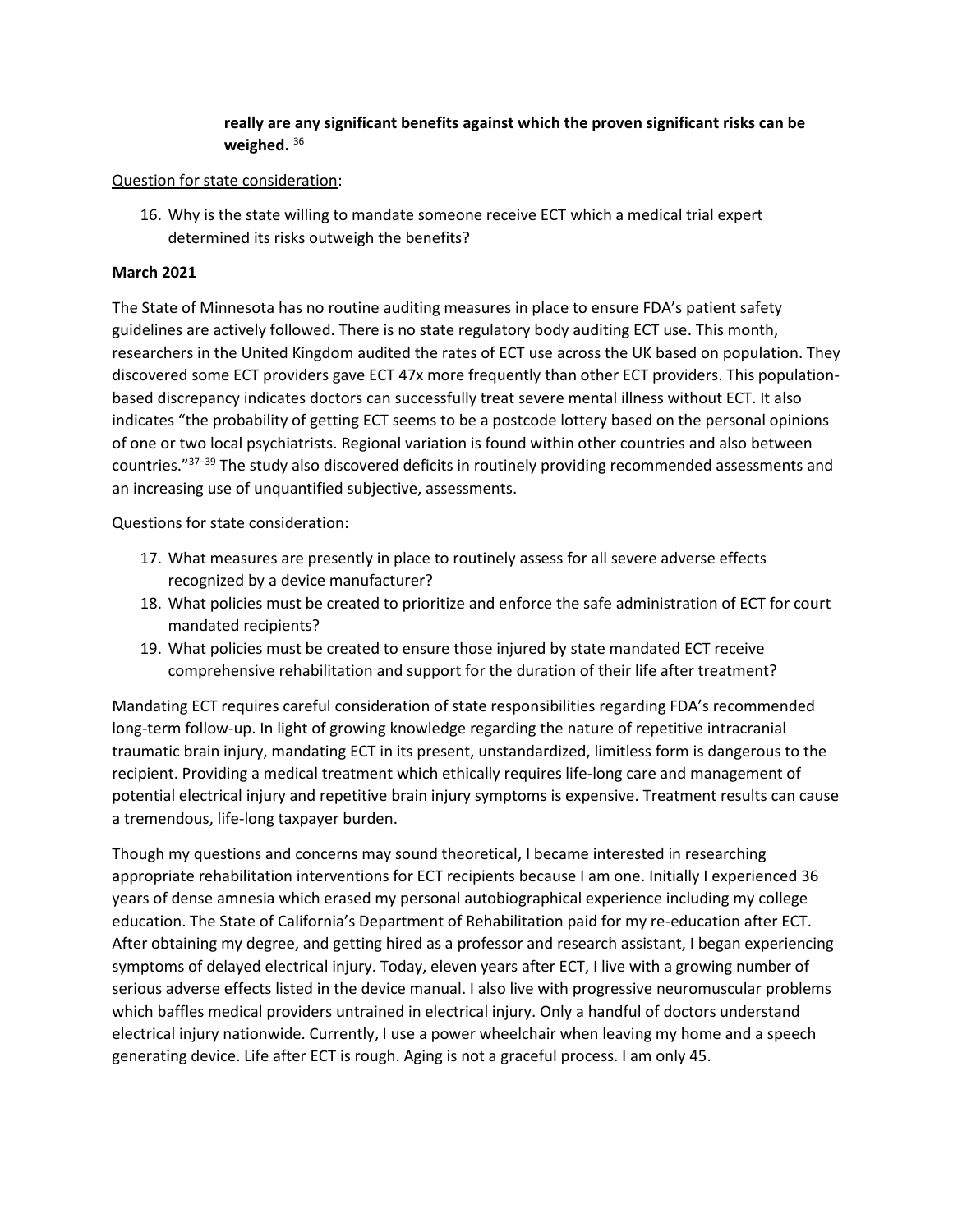# Electroconvulsive Therapy (ECT):



When used as intended this device provides short term relief of symptoms. The long-term safety and effectiveness of ECT treatment has not been demonstrated, and long-term follow-up may be needed.

(Somatics LLC. User Manual Thymatron® System IV. 2019. Page 7)

Repeated exposure to pulsed, high electric fields cause repetitive intracranial mild traumatic brain injury which progresses with age.





professor

2009: Ended bilateral ECT after 116 treatments

July 2019: Walking 2016: Standing to with walker teach as university





chair



device

I live with a preventable repetitive intracranial mild traumatic brain injury caused by pulsed, high electric fields. Most medical providers are ill equipped to treat it. Until now, repetitive electrical injuries were considered rare. ECT has yet to be formally considered in that context, but the Brain Injury Association of America (BIA) recognizes "shock" as a form or acquired Brain Injury. In the United Kingdom, Headway Foundation (their equivalent of BIA

I interact regularly with several hundred ECT recipients in online forums who seek medical providers willing to examine their injuries as Dr. Omalu recommends. ECT recipients in their 30's and 40's are being diagnosed with early-onset dementia.

Like others with repetitive brain injury, no two people have the exact same symptom manifestations, but patterns among ECT recipients are emerging which must be addressed.

Minnesota does not have a good reputation for investigating the consequences of ECT use. Last February (before COVID), an ECT recipient living at an assisted living facility died sometime within 12 hours after receiving ECT. His independent living facility did not check on him when he fell asleep (as directed) after treatment. One staffer went their entire shift on the day of the person's death without checking on the person. Documentation for safety checks were not filled out. A medical examiner unfamiliar with ECT's neuropathology and general pathology concluded the young person died of natural causes, a "sudden cardiac death in Schizophrenia."<sup>40</sup>

I feel the death could have been prevented had staff understood repetitive, pulsed, high field electricity to the head. Here's why:

Perhaps facility staff did not understand ECT produces a seizure so violent it silences brain activity for up to several minutes. Brain activity resumes as coma waves, from which the person awakes.<sup>41</sup> After starting ECT and before this person died, newspaper reports parents were unaware their child developed a seizure disorder after starting treatment. There are no regulations in place to monitor for and report known serious adverse effects. ECT providers are not mandated to inquire whether anything has changed since the previous treatment, consequently pursing treatment as frequently as three times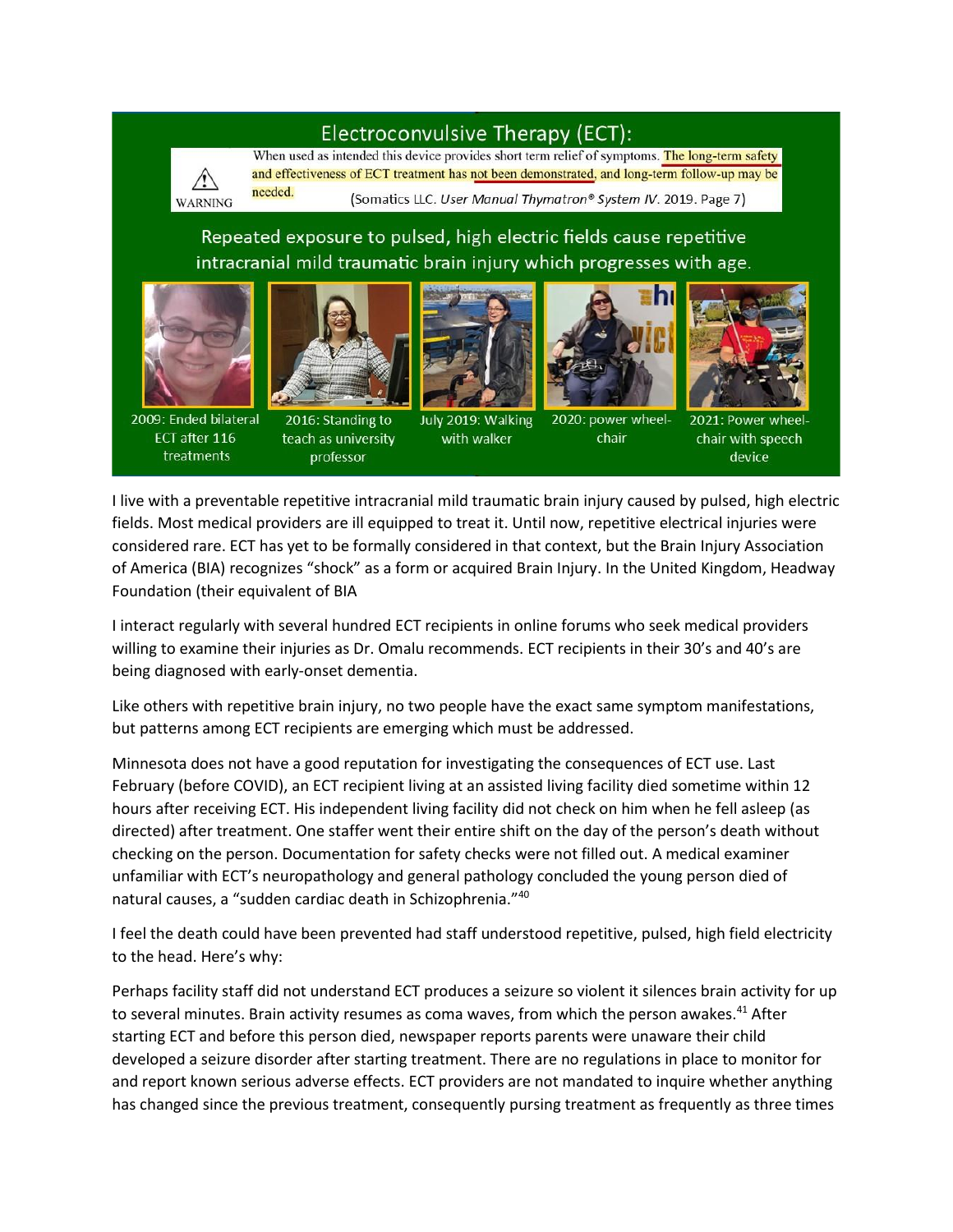a week—the equivalent of sending a recently concussed NFL player back onto the field without proper evaluation. The FDA has no safety protocols in place to immediately suspend treatment in the event a ECT recipient developing severe adverse effects.

Making matters even worse, The Minnesota Department of Health's Office of the Inspector General reported that "During the course of the investigation, we determined that … violations occurred... However, due to the unprecedented public health challenges during Minnesota's peacetime state of emergency due to the COVID-19 pandemic, a correction order will not be issued."<sup>42</sup>

### Final question for state consideration:

20. What state policies will prevent future violations resulting in an ECT recipient's death?

# **Conclusion**

Governor Walz, I appreciate in advance your consideration of grave concerns regarding mandated ECT treatment. In 2008, a report from the United Nations entitled "Torture and other cruel, inhuman or degrading treatment or punishment" stated "it is of vital importance that ECT be administered only with the free and informed consent of the person concerned, including based on information on the secondary effects and related risks such as heart complications, confusion, loss of memory and even death." 43

It is evident Charles Helmer does not consent to ECT. Now you understand why. He has the capacity to raise his valid concerns about risk benefit ratio with others. His insight into potential problems caused by ECT motivated him to seek outside support from a network of individuals familiar with ECT's immediate and long-term consequences.

I respectfully request the state carefully consider my 20 questions when evaluating risk benefit ratio associated with court mandated ECT and its impact on life after ECT. Information presented in this letter is intended to augment your understanding of Mr. Helmer's treatment concerns.

Please take action to prioritize patient safety by implementing policy which reflects emerging data on a medical treatment with no acknowledged safety testing or dosing protocols on record with the FDA.

Respectfully,

# *Sarah Price Hancock, MS, CRC* Psychiatric Recovery and Rehabilitation Consultant, Patient Safety Advocate & #AuditECT Campaign Leader to ["Standardize, Regulate & Audit Shock](https://www.change.org/p/standardize-regulate-audit-shock-treatments-electroconvulsive-therapy-or-ect/u/25316247)  [Treatments \(Electroconvulsive therapy or ECT\)"](https://www.change.org/p/standardize-regulate-audit-shock-treatments-electroconvulsive-therapy-or-ect/u/25316247)

# References

- 1. United States Food and Drug Administration. Reclassification of Electroconvulsive Therapy Devices; Effective Date of Requirement for Premarket Approval for Electroconvulsive Therapy Devices for Certain Specified Intended Uses. December 2018. https://www.federalregister.gov/d/2018-27809/p-181.
- 2. Swartz C. Deposition of Conrad Swartz, Riera vs Somatics, LLC. *United States Dist Court Cent Dist*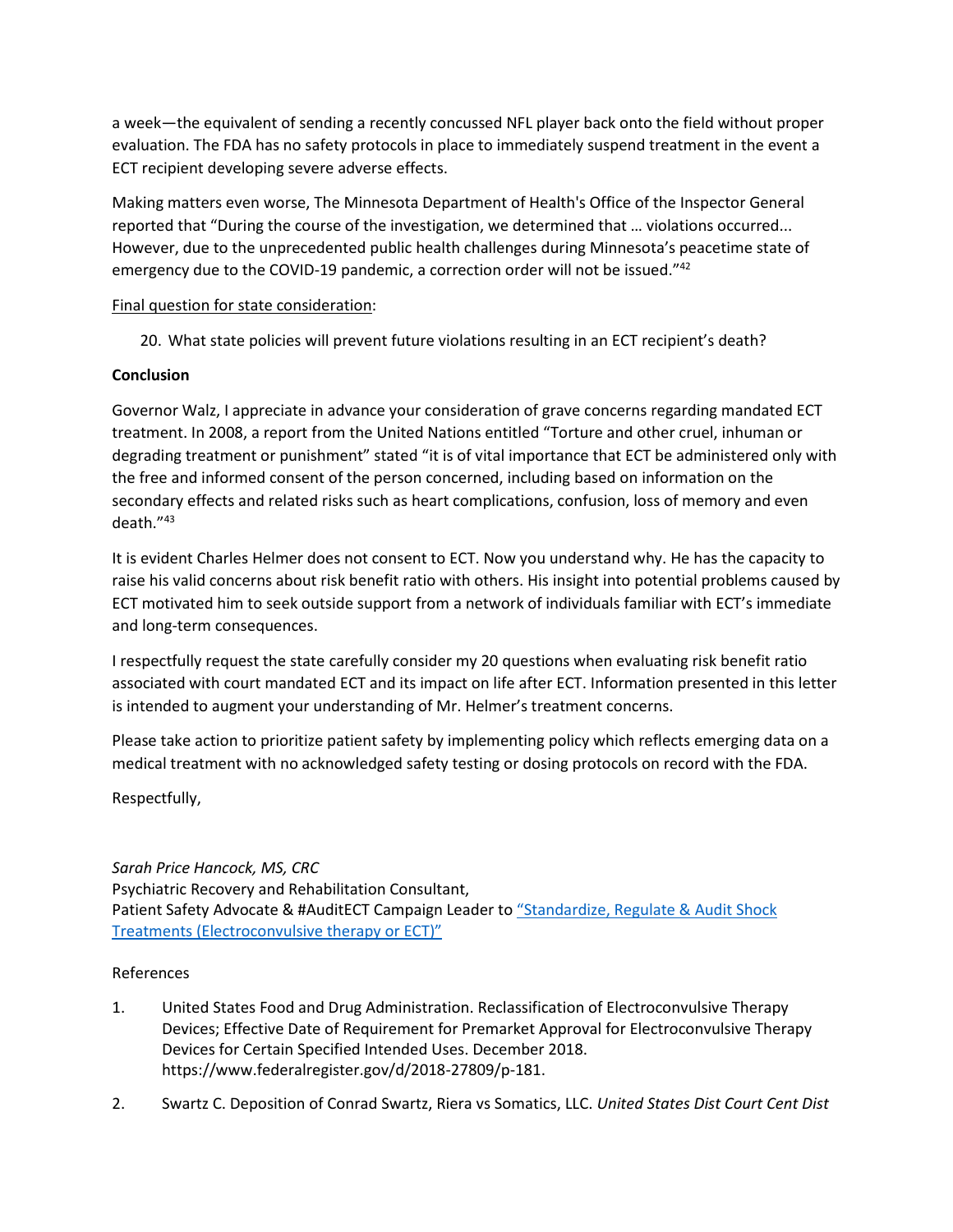*Calif*. 2018:1-220. p. 77.

- 3. Somatics L. *Regulatory Update to Thymatron System IV Instruction Manual*. Lake Bluff: Somatics, LLC; 2018. http://www.thymatron.com/downloads/System\_IV\_Regulatory\_Update.pdf. Accessed November 22, 2018.
- 4. Neurological Devices; Reclassification of Electroconvulsive Therapy Devices; Effective Date of Requirement for Premarket Approval for Electroconvulsive Therapy Devices for Certain Specified Intended Uses. Final order. *Fed Regist*. 2018;83(246).
- 5. Omalu B, Hansen S, Williams E, et al. *Traumatic Brain Injury Advisory Board Meeting Minutes*. Sacramento; 2019. https://www.dor.ca.gov/Content/DorIncludes/documents/TBI/TBI Full Committee Meeting Minutes 8-26-19.docx.
- 6. Wesner ML, Hickie J. Long-term sequelae of electrical injury. *Can Fam Physician*. 2013;59(September):935-939.
- 7. Grube BJ, Heimbach DM. Acute and delayed neurological sequelae of electrical injury. In: Lee RC, Cravalho EG, Burke JF, eds. *Electrical Trauma*. ; 2010:133-152. doi:10.1017/cbo9780511663291.008
- 8. Singerman J, Gomez M, Fish JS. Long-Term Sequelae of Low-Voltage Electrical Injury. *J Burn Care Res*. 2008;29(5):773-777. doi:10.1097/BCR.0b013e318184815d
- 9. Migliore A. Sheltered Workshops. In: Stone JH, Blouin M, eds. *International Encyclopedia of Rehabilitation*. The Center for International Research Information; 2010.
- 10. Reisner AD. Possible mechanisms for delayed neurological damage in lightning and electrical injury. *Brain Inj*. 2013;27(5):565-569. doi:10.3109/02699052.2013.766928
- 11. Andrews CJ, Reisner AD, Cooper MA. Specifying the psychological syndrome post electric and lightning shock: Formulation for DSM. *34th Int Conf Light Prot ICLP 2018*. 2018. doi:10.1109/ICLP.2018.8503474
- 12. Andrews CJ, Reisner AD. Neurological and neuropsychological consequences of electrical and lightning shock: review and theories of causation. *Neural Regen Res*. 2017;12(5):677. doi:10.4103/1673-5374.206636
- 13. Berg JS, Morse MS. A Shocking Neurological Rarity. *Pract Neurol*. 2004;4:222-227. https://pn.bmj.com/content/practneurol/4/4/222.full.pdf.
- 14. Duma A, Maleczek M, Panjikaran B, Herkner H, Karrison T, Nagele P. Major Adverse Cardiac Events and Mortality Associated with Electroconvulsive Therapy: A Systematic Review and Metaanalysis. *Anesthesiology*. 2019;130(1):83-91. doi:10.1097/ALN.0000000000002488
- 15. CHEN W, LEE RC. Evidence for Electrical Shock–induced Conformational Damage of Voltage-gated Ionic Channels. *Ann N Y Acad Sci*. 1994;720(1):124-135. doi:10.1111/j.1749-6632.1994.tb30440.x
- 16. Chen W, Zhongsheng Z, Lee RC. Supramembrane potential-induced electroconformational changes in sodium channel proteins: A potential mechanism involved in electric injury. *Burns*. 2006;32(1):52-59. doi:10.1016/j.burns.2005.08.008
- 17. Streck EL, Feier G, Búrigo M, et al. Effects of electroconvulsive seizures on Na+,K+-ATPase activity in the rat hippocampus. *Neurosci Lett*. 2006;404(3):254-257. doi:10.1016/j.neulet.2006.06.002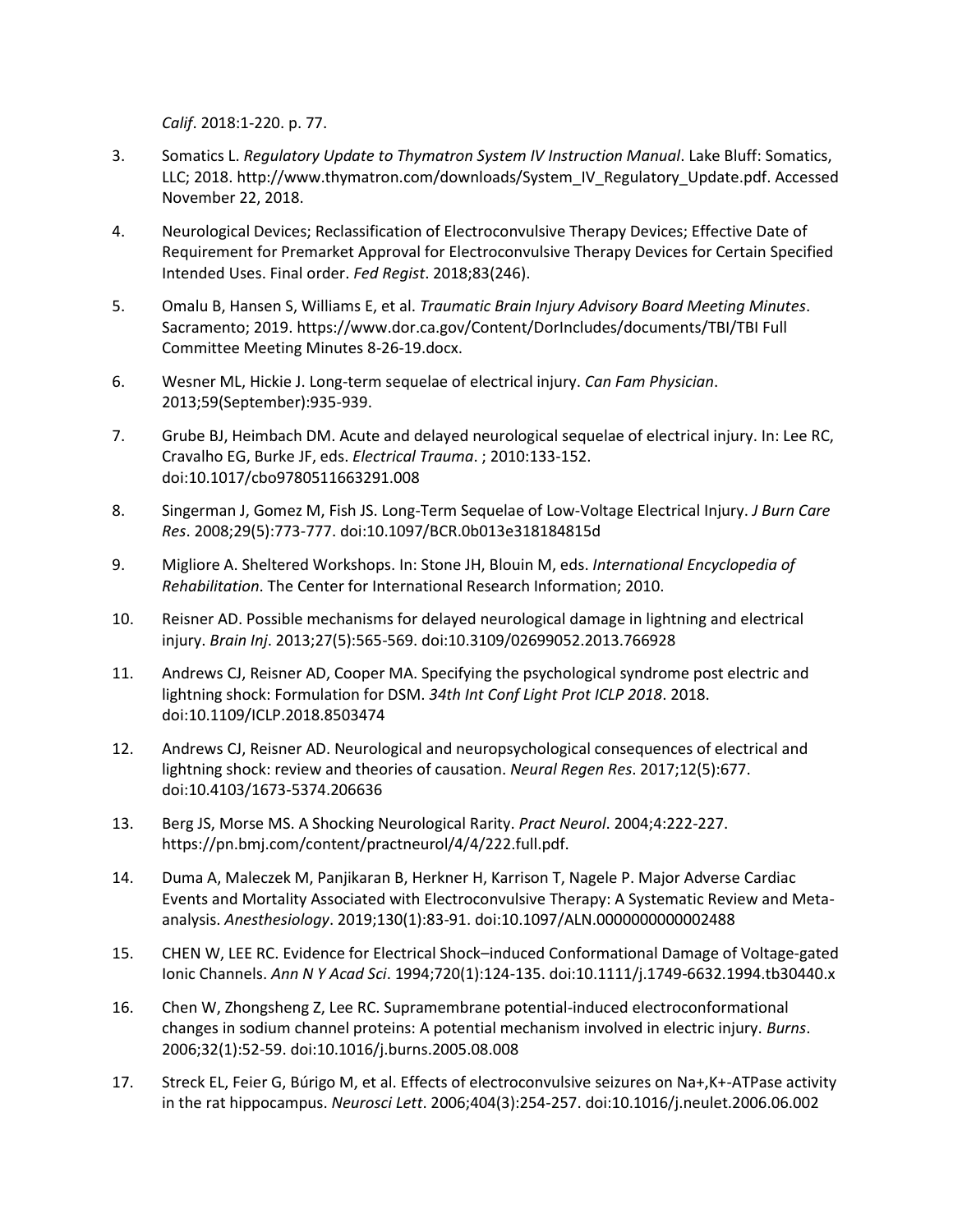- 18. Teissie J, Tsong TY. Evidence of voltage-induced channel opening in Na/K ATPase of human erythrocyte membrane. *J Membr Biol*. 1980;55(2):133-140. doi:10.1007/BF01871155
- 19. Waxman SG. Acquired channelopathies in nerve injury and MS. *Neurology*. 2001;56(12):1621- 1627. doi:10.1212/WNL.56.12.1621
- 20. Hjaeresen M-L, Hageman I, Wortwein G, Plenge P, Jørgensen MB. Chronic Electroconvulsive Stimulation but Not Chronic Restraint Stress Modulates mRNA Expression of Voltage-Dependent Potassium Channels Kv7.2 and Kv11.1 in the Rat Piriform Cortex. *Brain Res*. 2008;1217:179-184. doi:10.1016/j.brainres.2007.09.071
- 21. Kragh J, Seidelin J, Bolwig TG. Seizure threshold to lidocaine is decreased following repeated ECS ( electroconvulsive shock ). *Psychopharmacology (Berl)*. 1993;111:495-498. doi:10.1007/BF02253542
- 22. Kragh J, Bolwig TG, Woldbye DPD, Jørgensen OS. Electroconvulsive shock and lidocaine-induced seizures in the rat activate astrocytes as measured by glial fibrillary acidic protein. *Biol Psychiatry*. 1993;33(11-12):794-800. doi:10.1016/0006-3223(93)90020-E
- 23. Lee RC. Cell Injury by Electric Forces. *Ann N Y Acad Sci*. 2005;1066:85-91. doi:10.1196/annals.1363.007
- 24. Nesin V, Bowman AM, Xiao S, Pakhomov AG. Cell permeabilization and inhibition of voltagegated Ca 2+ and Na + channel currents by nanosecond pulsed electric field. *Bioelectromagnetics*. 2012;33(5):394-404. doi:10.1002/bem.21696
- 25. Nesin V, Pakhomov AG. Inhibition of voltage-gated Na+ current by nanosecond pulsed electric field (nsPEF) is not mediated by Na+ influx or Ca2+signaling. *Bioelectromagnetics*. 2012;33(6):443-451. doi:10.1002/bem.21703.Inhibition
- 26. Pei Q, Burnet PW, Grahame-Smith DG, Zetterström TS. Differential effects of acute and chronic electroconvulsive shock on the abundance of messenger RNAs for voltage-dependent potassium channel subunits in the rat brain. *Neuroscience*. 1997;78(2):343-350. doi:10.1016/s0306- 4522(96)00574-x
- 27. Roth CC, Tolstykh GP, Payne JA, et al. Nanosecond pulsed electric field thresholds for nanopore formation in neural cells. *J Biomed Opt*. 2013;18(3):035005. doi:10.1117/1.jbo.18.3.035005
- 28. Kim J. Channelopathies. *Korean J Pediatr*. 2014;57(1):1-18. http://dx.doi.org/10.3345/kjp.2014.57.1.1.
- 29. Nicole S, Fontaine B. Skeletal muscle sodium channelopathies. *Curr Opin Neurol*. 2015;28(5):508- 514. doi:10.1097/WCO.0000000000000238
- 30. Erro R, Bhatia KP, Espay AJ, Striano P. The epileptic and nonepileptic spectrum of paroxysmal dyskinesias: Channelopathies, synaptopathies, and transportopathies. *Mov Disord*. 2017;32(3):310-318. doi:10.1002/mds.26901
- 31. Cannon SC. Pathomechanisms in Channelopathies of Skeletal Muscle and Brain. *Annu Rev Neurosci*. 2006;29(1):387-415. doi:10.1146/annurev.neuro.29.051605.112815
- 32. Meola G, Hanna MG, Fontaine B. Diagnosis and new treatment in muscle channelopathies. *J Neurol Neurosurg Psychiatry*. 2009;80(4):360-365. doi:10.1136/jnnp.2008.164046